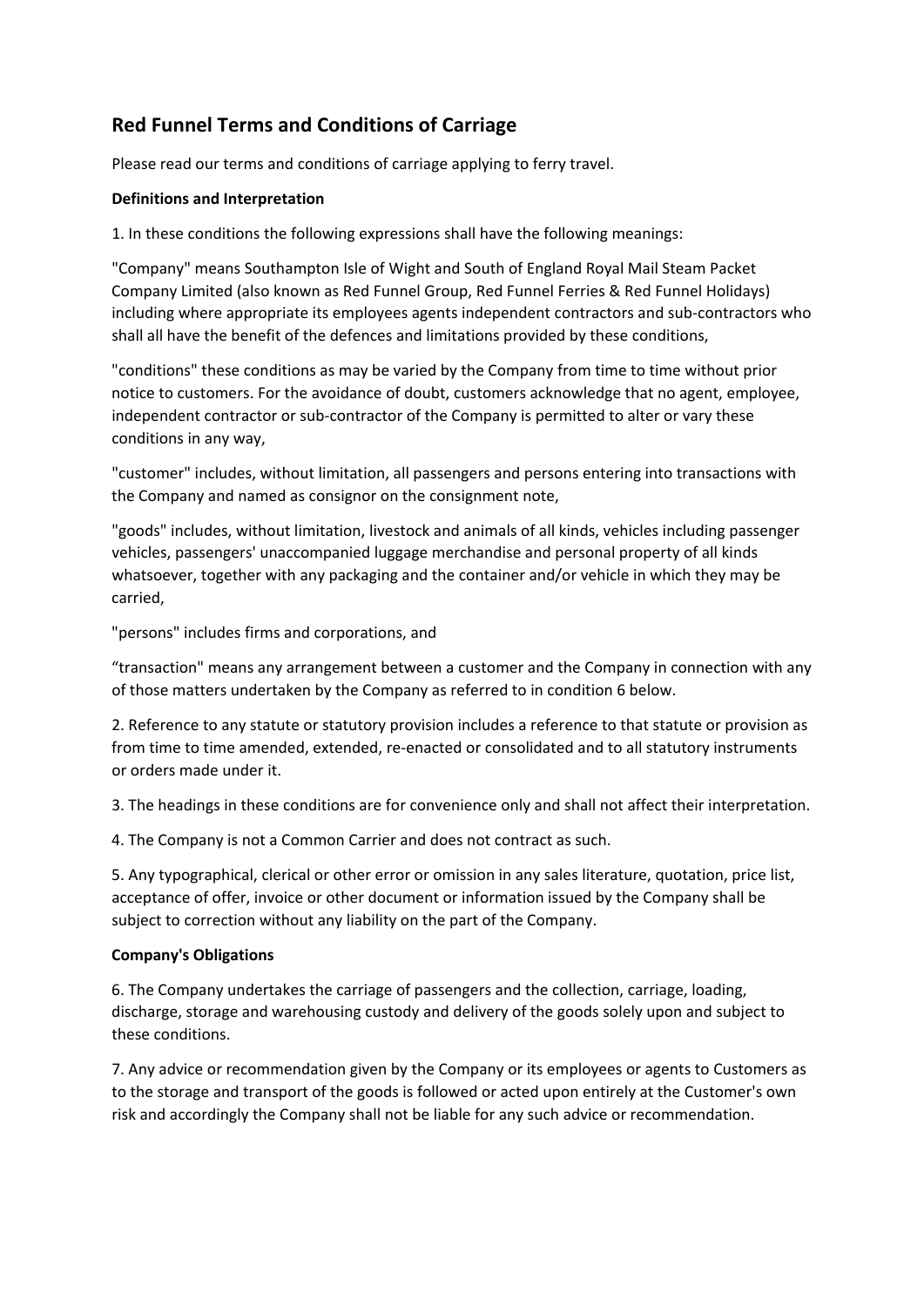## **Booking and Payment**

8. All charges by the Company shall be the Company's quoted prices listed in the Company's published price list current at the date of the transaction. All charges may be altered by the Company at any time without giving notice to customers.

9. Subject to condition 10, full payment is due when the Company confirms the booking.

10. In all cases (previously agreed with the Company) where charges are not prepaid, goods will be accepted for conveyance only upon condition the customer remains liable for payment of the amounts due for the carriage of such goods and all other charges incidental to the collection, carriage, loading, discharge, storage, warehousing, custody or delivery of the goods without prejudice to the Company's rights if any, against the customers or any other persons.

## **Goods**

11. The consignment note issued by the Company shall not be taken to evidence the condition of the goods or the correctness of the declared nature, quantity or weight of the consignment at the time it is received by the Company.

12. The customer shall furnish a statement of the identity of any dangerous, hazardous and toxic goods entrusted to the Company and of the nature and danger involved by quoting the relevant UN packing group under which the goods are classified and the UN number together with the IMDG code where known and flashpoint where applicable. Tremcards must accompany those goods for which they are required. Without prejudice to the generality of the foregoing, customers must comply in all respects with the Road Traffic (Carriage of Dangerous Substances in Packages etc) Regulations 1986. The Merchant Shipping (Control of Pollution by Noxious Liquid Substances in Bulk) Regulations 1987, Merchant Shipping (Dangerous Goods and Marine Pollutants) Regulations 1990, Explosives Act 1875, The Dangerous Substances in Harbour Areas Regulations 1987 the Bye‐Laws of the Port and Harbour from and to which goods are shipped and all other applicable laws in connection with the carriage of the goods.

13. The Company shall not be obliged to carry or otherwise handle dangerous goods.

14. Goods of a dangerous nature to the carriage whereof the Company has not consented with knowledge of their nature and character, may at any time be unloaded, abandoned, discharged, landed, jettisoned, destroyed, rendered innocuous or otherwise disposed of by the Company without compensation, and without prejudice to condition 23 the customer shall be liable for all damages and expenses directly or indirectly arising out of or resulting from such shipment whether or not the customer had knowledge or should have had knowledge of the nature and character of the goods at the time of the shipment. If any goods shipped with such knowledge and consent shall become a danger they may be dealt with in like manner.

15. All perishable goods refused by the person at the place to which directed, or directed to a place not known to the Company, its servants or agents, or not directed at all or not paid for or not taken away within six hours of arrival if addressed to be called for, may be forthwith sold or otherwise disposed of without notice to the customer and without liability whatsoever on the part of the Company. Payment or tender of the net proceeds of any such sale after deduction of freight charges and other expenses of the Company including, without limitation, expenses in connection with the disposal of such goods shall be released to the customer.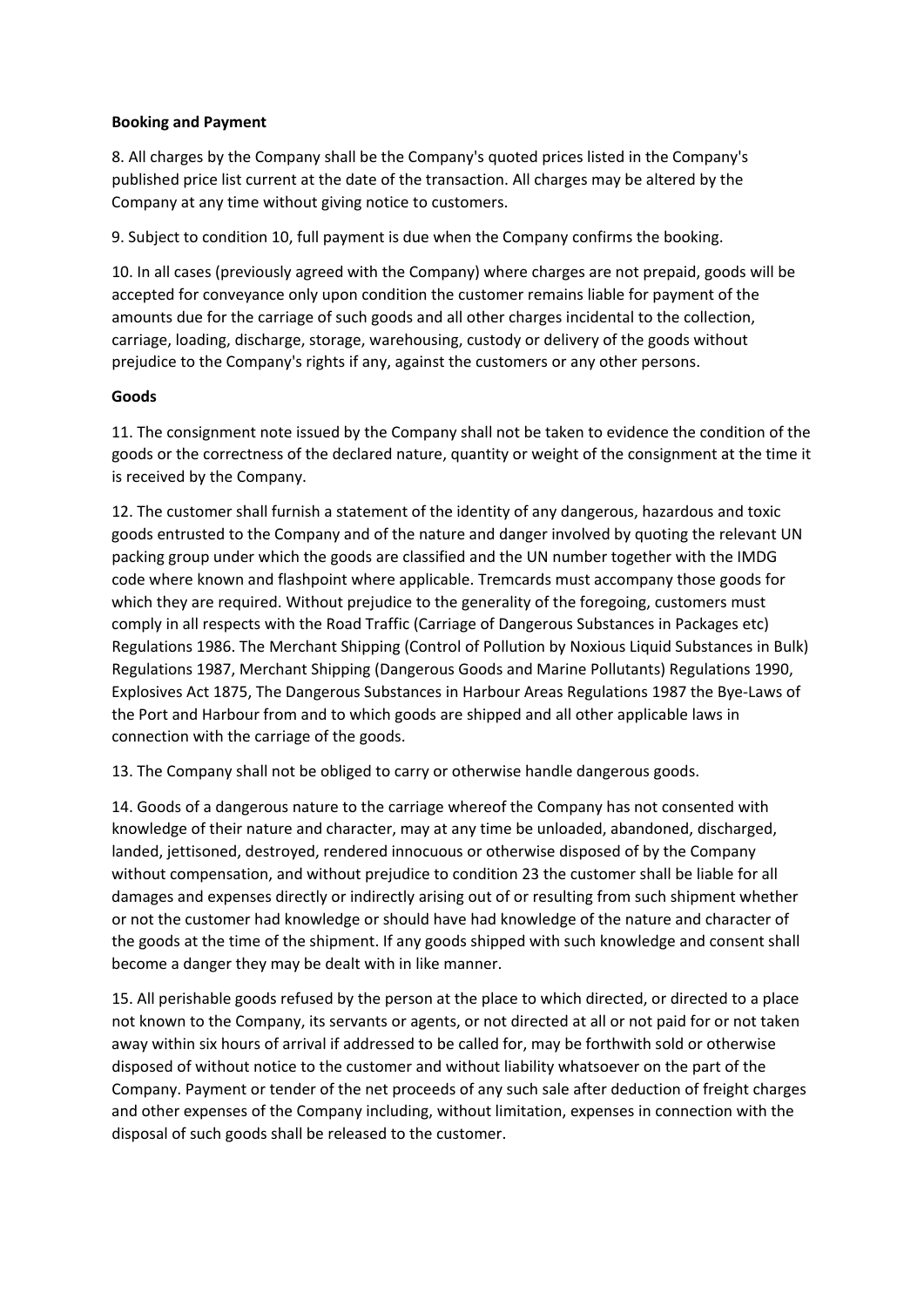16. The Company will have the right to inspect the contents of any parcel or package and will not be bound to receive or forward any parcels or packages the contents of which shall not be declared at the time of being tendered. The Company reserves the right to require the unloading of the whole or any part of the load of any vehicle if in the opinion of the Company's employees or agents it is necessary so to do in the interests of safety or convenience of handling and no liability is accepted by the Company in such event.

17. All empties not taken away within thirty days after their arrival may be disposed of by sale or otherwise. The Company shall have complete discretion in determining upon the manner of the disposal, and shall not be bound to dispose of them in the manner most favourable to the customer. The Company will keep such amount of any proceeds obtained from the disposal of the empties in satisfaction of the Company's costs and expenses in connection with the storage and disposal of the empties. The Company will account to the customer for any balance.

## **Company's Lien**

18. The Company shall have a general lien against the owner of the goods for any money due from the customer to the Company and if any such lien is not satisfied within a reasonable time the Company may in its absolute discretion sell all or part of the goods as agent for the customer and apply the proceeds towards the money due and the expenses of retention insurance and sale of the goods and shall on accounting to the customer for any surplus be discharged from all liability whatever in respect of the goods.

## **Customers' Safety**

19. Customers shall at all times follow and carry out all lawful directions of the Master and/or crew members of the vessel, particularly in relation to (but not limited to) personal safety of themselves, crew or other passengers.

20. Customers are required to be seated when advised or requested to do so by the Master or any crew member, for any reason.

21. Customers are required at all times to take all reasonable precautions for their own safety and safety of any person in their care (particularly children). This includes but is not limited to using hand and guard rails at all times as provided around the vessel, appropriately restraining children and ensuring that children are accompanied by a responsible adult at all times and paying attention to the safety briefing given by crew members at the commencement of carriage.

22. Customers are advised and required to take particular care in conditions of inclement rough or heavy weather or as advised by the crew.

23. Notwithstanding the provisions of condition 26 below, neither the carrier, the vessel nor any crew member shall be held responsible for any loss or damage (including personal injury) suffered by any person, as a result of breach of that person's safety obligations (as detailed in these conditions and/or as otherwise advised by the Master and/or crew members), or their failure to utilise all safety devices and precautions as provided and/or advised on board the vessel, or caused by any passenger acting in an unreasonable, unnecessary or unsafe manner.

24. The Master/Captain/Commander or any other authorised person will refuse to take on board any vessel a person who in the Master's opinion may constitute a hazard either to the safety of the vessel or to the safety of the other persons on board that vessel or who in the Master's opinion may be a nuisance or annoyance to other passengers.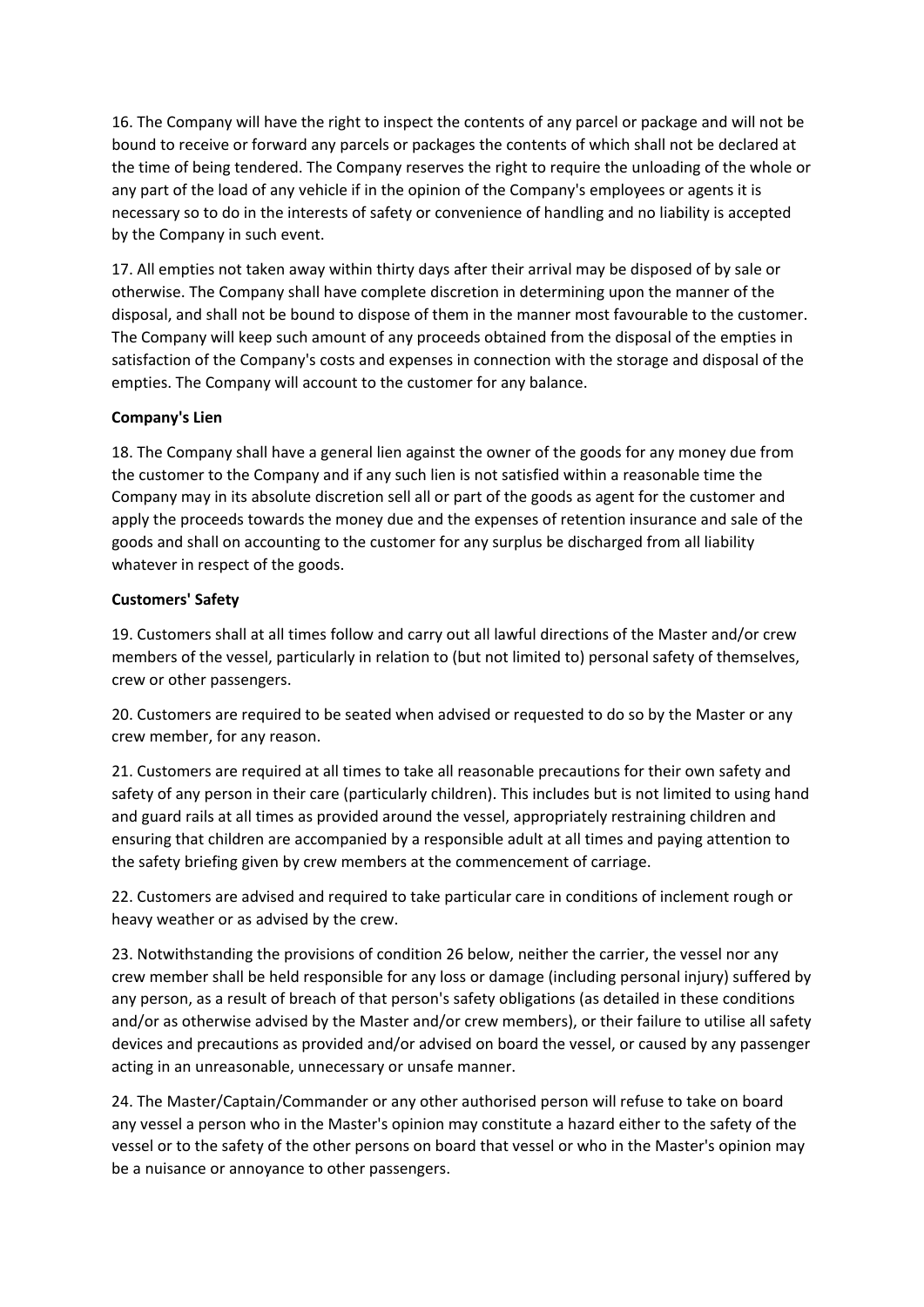#### **Liability**

(a) The Company shall not be liable for any indirect or consequential loss suffered by the customer whatsoever.

(b) The liability of the Company for death or personal injury resulting from negligence is not excluded or restricted hereby.

25. The Company shall not be liable for loss damage non‐delivery or delay attributable to:

(a) non‐delivery or misappropriation of the goods where the Company has complied with any special instructions by the customer as to delivery,

(b) act of God,

(c) war hostile military action rebellion riot or civil commotion,

(d) strike lockout or other industrial action,

(e) any other act or omission of the Company which is beyond the reasonable control of the Company,

(f) orders of any competent public authority,

(g) lack of or defective or inadequate packaging,

(h) handling loading stowage or unloading of the goods by the customer or the consignee,

(i) the nature of the goods exposing them to total or partial loss or damage through breakage rust decay desiccation leakage wastage inherent or latent defect or vice or natural deterioration,

(j) insufficiency or inadequacy of addressing labeling or other markings or information on the goods,

(k) any other act or omission of the customer or consignee or any person for whom the consignee is responsible.

26. The Company shall not be responsible for any loss damage or delay unless the customer notified the Company in writing within 3 days of actual delivery.

27. The Company draws attention to the right the Company may have in appropriate circumstances to limit liability, whether under the provisions of statute or otherwise and nothing in these terms and conditions is to be construed as a derogation of that right.

28. In respect of claims arising on or after 1 February 1978 these terms and conditions are to be construed in such a manner as to afford the Company maximum protection permissible under the Unfair Contract Terms Act 1977.

29. In accordance with The Carriage of Passengers and their Luggage by Sea (Domestic Carriage) Order 1987, the Company gives the following notice:

(a) The provisions of the Athens Convention may be applicable; and

(b) The Athens Convention in most cases limits the carrier's liability for death or personal injury or loss of or damage to luggage (including a vehicle) and makes special provision for valuables; and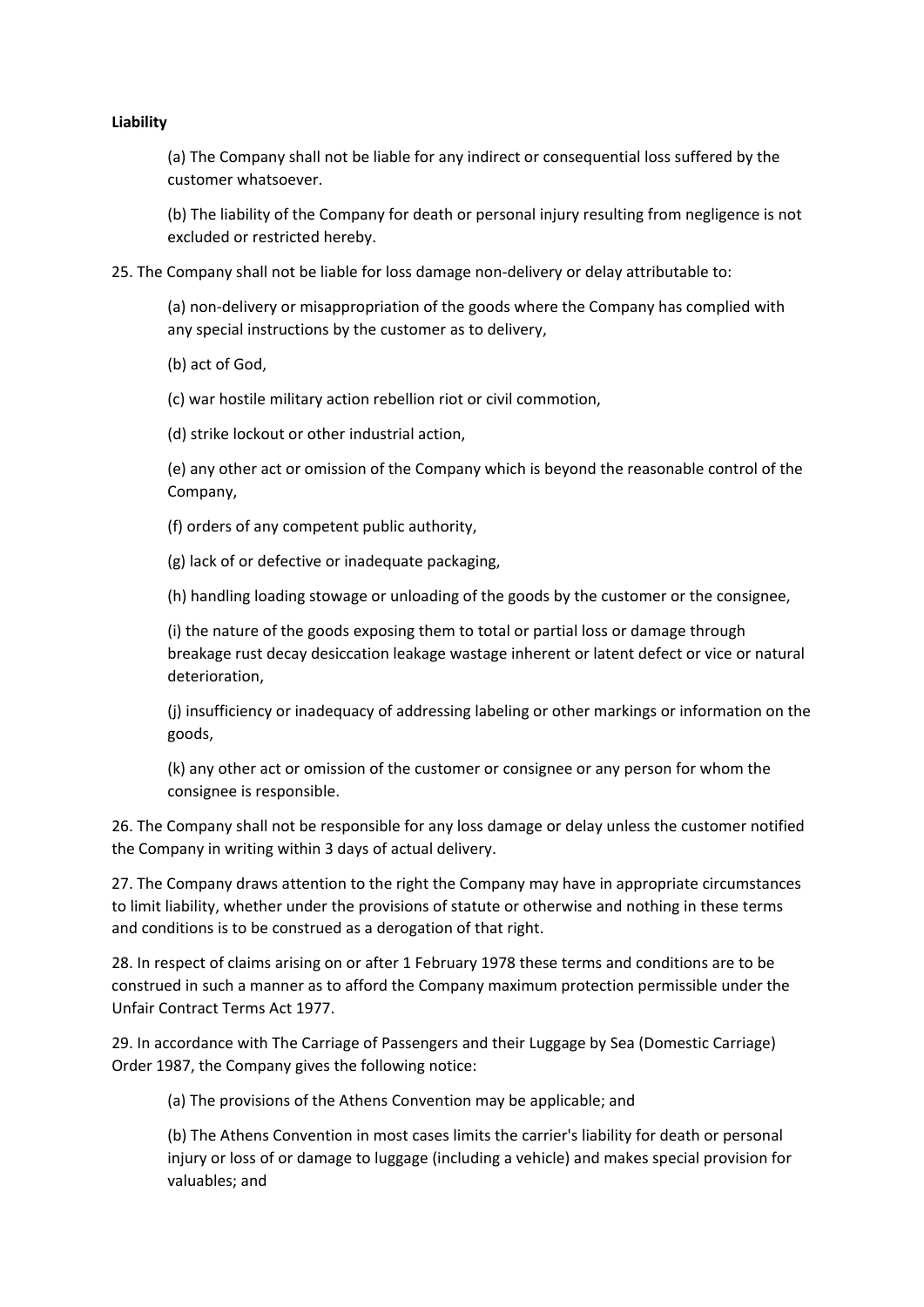(c) The Athens Convention presumes that luggage has been delivered undamaged, unless written notice is given to the carrier:

(i) In the case of apparent damage, before or at the time of disembarkation or re‐ delivery, or

(ii) In the case of damage which is not apparent or of loss, within 15 days from the date of disembarkation or re-delivery or from the time when such re-delivery should have taken place.

30. Customers shall be liable for any loss, damage or delay to the goods and to the property of the Company and of third parties and for personal injury or death to any persons wheresoever such damage is caused or inflicted by the goods.

31. General average (if any) to be settled in accordance with York‐Antwerp Rules, 1974, or any subsequent amendment thereto.

32. No employee agent independent contractor or sub‐contractor of the Company shall in any circumstances whatsoever be under any liability whatsoever to the customer for any loss, damage or delay of whatsoever kind arising or resulting directly or indirectly from any act, neglect or default on his part while acting in the course of or in connection with his employment but without prejudice to the generality of the foregoing provisions of this clause, every exemption, limitation, condition, and liberty herein contained and every right, exemption from liability, defence and immunity of whatsoever nature applicable to the Company or to which the Company is entitled hereunder shall also be available and shall extend to protect every such servant or agent of the Company acting as aforesaid and for the purpose of all the foregoing provisions of this clause the Company is or shall be deemed to be acting as agent or trustee on behalf of and for the benefit of all persons who are or might be its servants or agents from time to time (including independent contractors as aforesaid).

#### **Warranties and Indemnities**

33. Customers entering into transactions of any kind with the Company expressly warrant that they are either the owners or the authorised agents of the owners of any goods to which the transaction relates and further warrant that they are authorised to accept and are accepting these conditions not only for themselves, but also as agents for and on behalf of all other persons who are or may thereafter become interested in the goods.

34. The customer shall pay to the Company the amount required to indemnify the Company against any claim arising out of the custody or carriage of the goods in pursuance of or in connection with these conditions by any person or entity having an interest in the goods and any costs and expenses associated with such a claim.

#### **Sub‐contractors**

35. The Company shall be entitled to employ or contract with the Railways other Shipping Companies or any other carriers or persons for any purpose of or incidental to the collection, carriage, loading, discharge, storage and warehousing, custody or delivery of the goods. In so doing, the Company shall be deemed agents for the customers.

36. Where customers booking include the carriage of goods or the travel of passengers by road or rail then that part of the journey (provided it is not undertaken by the Company) shall be subject to the relevant carrier's terms and conditions and other relevant applicable laws, copies of which are available on request.